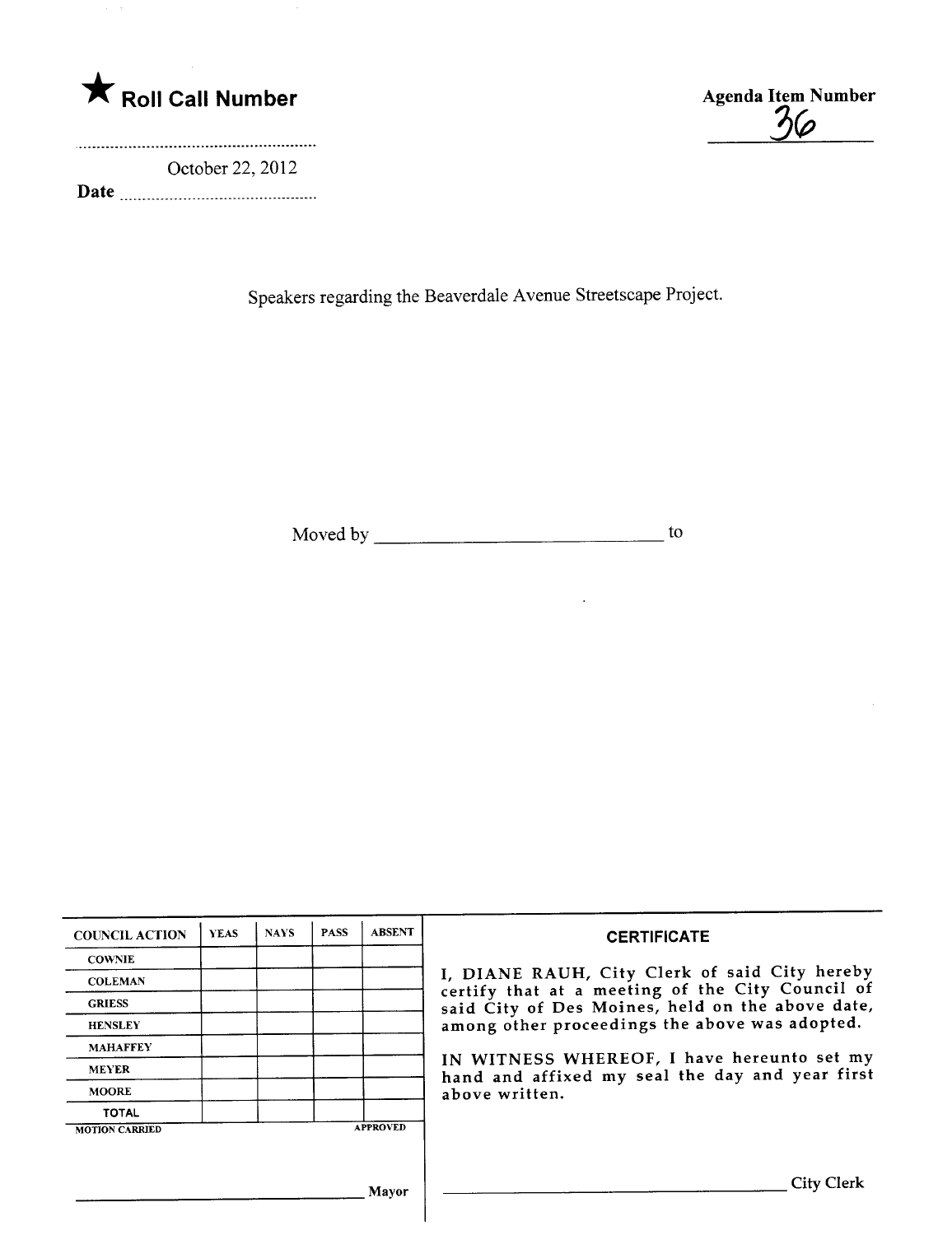

Rauh, Diane <dirauh@dnigov.org>

Wed, Oct 17, 2012 at 4:49 PM

## Request to Speak Before the City Council - form submission

inussade

website@dmgov.org <website@dmgov.org> To: councilSpeak@gtp.dmgov.org Cc: CityClerk@gtp.dmgov.org

First Name: Mathew

Last Name: Johnson

Address: 5908 SW 13th Place

City: Des Moines

State: IA

Zip: 50315

Phone: 5159794144

Email: j7baseball@gmail.com

Speaker(s): Mathew Johnson

Meeting Date: Monday, October 22, 2012

Regarding: Amount of parking after roundabout and beautification construction. Manly just a question, i am not necessarily opposed to this project, just VERY concerned about amount of parking after the project is completed.